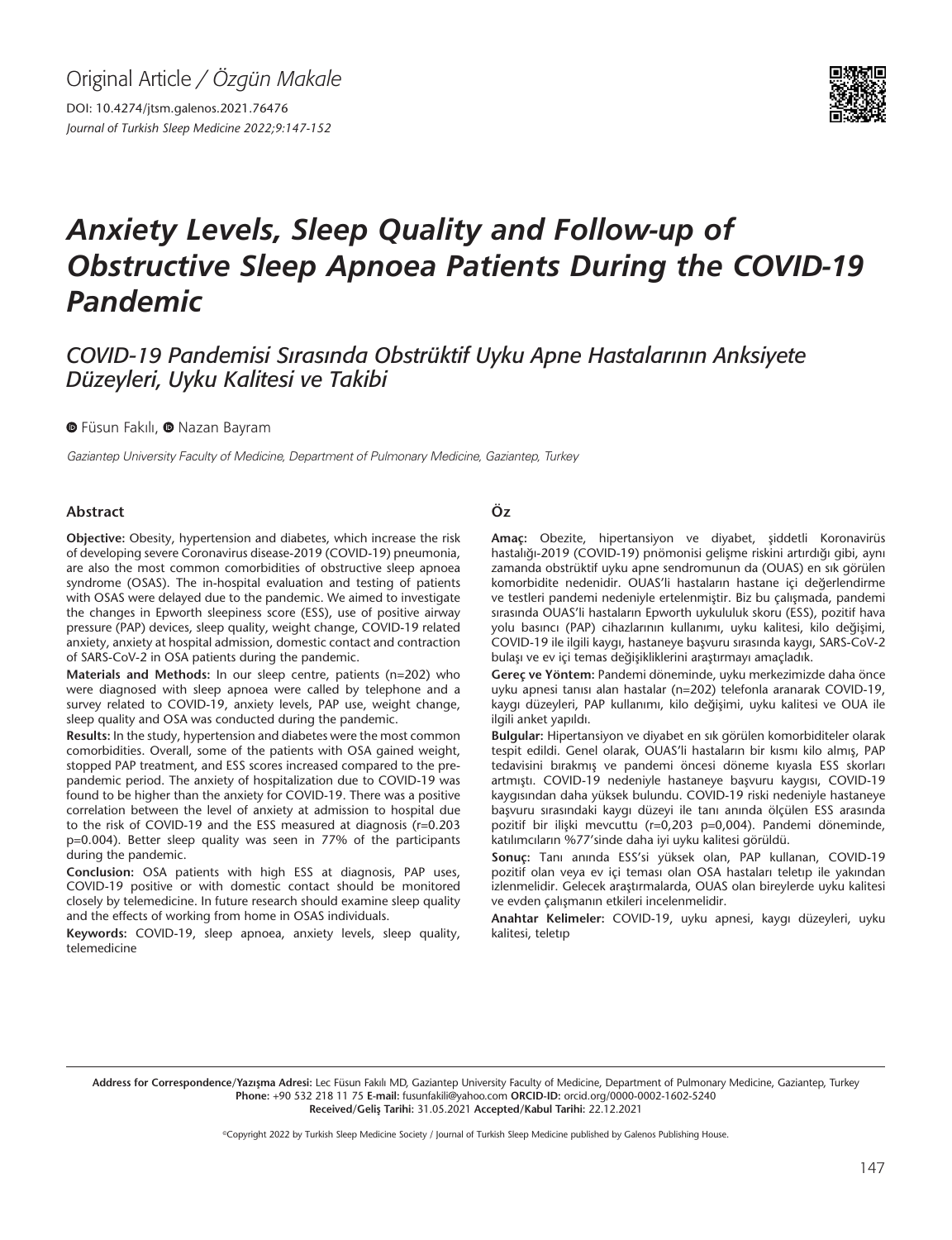## **Introduction**

Severe acute respiratory syndrome-coronavirus-2 (SARS-CoV-2) infection was declared as a global health emergency by the World Health Organization (WHO) on 30<sup>th</sup> January, 2020 (1). In Turkey, the first official case of novel Coronavirus disease-2019 (COVID-19) was announced on 11<sup>th</sup> March, 2020, and on the same date, the WHO declared COVID-19 as a global pandemic (2). From that data onwards, governments all over the world have aimed to protect high-risk groups and slow the spread of the disease by taking various preventive measures. After all private and public hospitals had been declared as pandemic hospitals, non-emergency examinations, medical procedures and operations were postponed in Turkey. As in the US and most European countries, sleep tests, and positive airway pressure (PAP) devices titration tests, which have a high risk of virus aerosol infection, were postponed. Furthermore, scheduled follow-up appointments were also stopped unless urgent (3,4). Following the declaration of the pandemic, sleep tests at the sleep laboratory were postponed until "normalization", titration procedures with PAP devices were not performed, and patient follow-ups were carried out remotely by telephone.

The American Academy of Sleep Medicine (AASM) has made a number of recommendations for sleep laboratories, aimed at preventing patients and personnel from becoming infected with SARS-CoV-2. It is known that patients can be contagious even if they are asymptomatic. According to the existing recommendations, it is recommended that in-house sleep medicine services are reduced, and that medical care is provided via telecommunication using telephones, and telemedicine solutions (3,4). Prior to the pandemic, laboratorybased polysomnography was performed in 92.5% of sleep centres in Europe, whereas during the pandemic period, only 20% has been performed in the sleep laboratory, and the rate of PAP titrations carried out in the laboratory has declined from 90% to 17.5% (5).

The most frequent disorders accompanying obstructive sleep apnoea (OSAS) are hypertension, cardiovascular diseases, diabetes, and obesity (6). Globally, especially among patients with comorbidities, coronavirus pneumonia causes significant morbidity and mortality due to acute respiratory distress syndrome (ARDS). Comorbidities identified in OSAS are the same diseases that increase morbidity and mortality of COVID-19. There are studies which show that OSA is a risk factor for hospitalization due to COVID-19 and for the advance of respiratory failure (7). Therefore, patients with sleep apnoea syndrome can have a greater cause for concern for COVID-19 disease than the general population.

This study was planned in order to determine the rate of COVID-19, the state of domestic contact with COVID-19 positive patients, use of PAP devices, change in weight, COVID-19-related anxiety, the need for hospital admission, and anxiety at admission to healthcare institutions in individuals with sleep apnoea syndrome during the COVID-19 pandemic.

## **Materials and Methods**

#### **Research type:** This is a cross-sectional study.

A list was made of patients who had had polysomnography and who were registered at the Sleep Laboratory of the Pulmonary Diseases Department at Gaziantep University from September, 2018 up to the present day. Patients were contacted by telephone during the pandemic and volunteers willing to take part in the study were asked the questions in Table 1. The questions in the survey are intended to reveal weight changes, changes in Epworth sleepiness scale (ESS) scores, use of PAP devices, COVID-19 PCR positivity, contact with polymerase chain reaction (PCR)-positive COVID-19 patients at home, anxiety due to the risk of COVID-19 infection, and the effect of this anxiety on application to hospital during the pandemic period. Patients who could not be contacted by telephone or who were not willing to participate were not included in the study. Telephone calls were made sequentially and on two different days for patients who could not be reached. The survey questions were asked after the patients' routine follow-up questions, and no changes were made to their follow-up. The ESS was made by asking questions by the phone.

Demographic information in the files of all patients contacted by telephone was confirmed. The patient's age, gender, body mass index (BMI), apnoea hypopnea index (AHI), comorbidities, ESS score before and after PAP therapy, and PAP device satisfaction score were recorded retrospectively from the patient's file. COVID 19 was defined as having a positive SARS-CoV-2 PCR test result.

Permission for this research was obtained with no. 2020/351 from the Ethics Committee of Gaziantep University and from the Ethics Committee of the Health Ministry of the Turkish Republic.

| Table 1. Questions asked via telemedicine                                                                                                                        |  |  |  |  |  |
|------------------------------------------------------------------------------------------------------------------------------------------------------------------|--|--|--|--|--|
| 1. Epworth sleepiness scale score during the pandemic                                                                                                            |  |  |  |  |  |
| 2. Has your weight changed during the pandemic? (Y/N) If yes, 1-<br>weight loss, 2- weight same, 3- weight gain                                                  |  |  |  |  |  |
| 3. Have you had PCR-positive COVID-19 disease? (Y/N)                                                                                                             |  |  |  |  |  |
| 4. Have you had contact with a PCR-positive COVID-19 patient at<br>home? (Y/N)                                                                                   |  |  |  |  |  |
| 5. Have you needed to apply to hospital in connection with your<br>sleep disorder during the pandemic? (Y/N)                                                     |  |  |  |  |  |
| 6. Do you experience anxiety towards applying to hospital due to the<br>risk of COVID-19 infection?                                                              |  |  |  |  |  |
| (score 1-10, 1-no anxiety at all, 10-the most severe feeling of anxiety)<br>7. Are you anxious about COVID-19 disease due to sleep apnea<br>during the pandemic? |  |  |  |  |  |
| (score 1-10, 1-no anxiety at all, 10-the most severe feeling of anxiety)<br>8. Have you used PAP device during the pandemic? (Y/N)                               |  |  |  |  |  |
| 9. Is your use of the PAP device different from normal during the<br>pandemic? (0- no use, 1- same use, 2- more use)                                             |  |  |  |  |  |
| 10. Has your sleep quality changed during the pandemic? (0- worse,<br>1- same, 2- better)                                                                        |  |  |  |  |  |
| COVID-19: Coronavirus disease-2019, PCR: Polymerase chain reaction, PAP:<br>Positive airway pressure                                                             |  |  |  |  |  |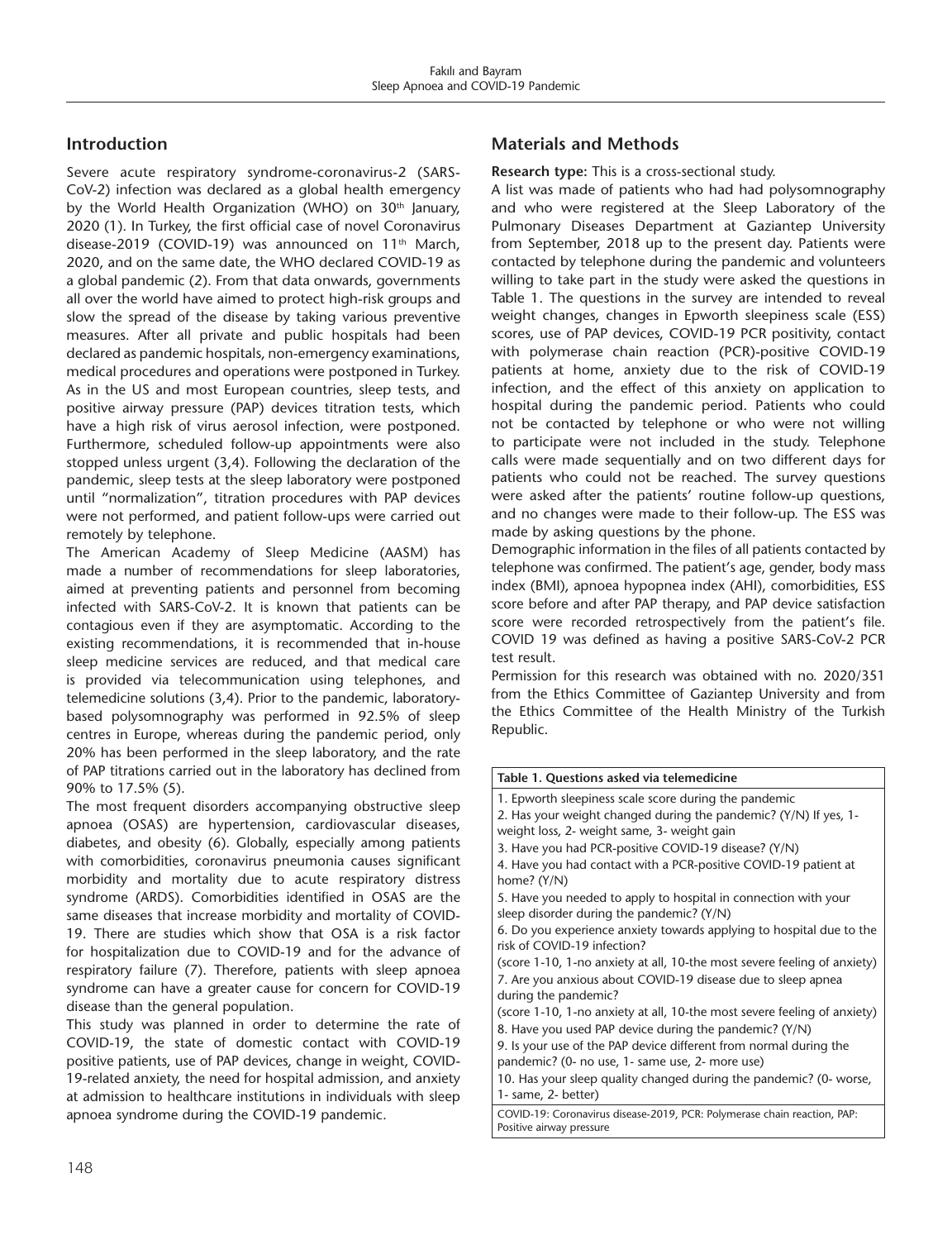#### **Statistical Analysis**

To evaluate the data obtained in the study, suitability of the scalar variables for normal distribution was tested with Kolmogorov-Smirnov analysis. In paired correlation analyses of the scalar variables, Pearson's correlation test was used for those that conformed to normal distribution, while Spearman's analysis was used for data that did not conform. Chi-square analysis was made for analysing the relationships between categorical variables, while for comparison of scalar data for the subgroups of the categorical variables, the student t-test and Mann-Whitney U test were used for comparisons of two subgroups, and the One-Way ANOVA test and Tukey analysis were used for comparisons between three or more subgroups. For comparison of recurring scalar data, the general linear model for repeated measures was utilized. A value of p<0.05 was accepted as statistically significant with a 95% confidence interval.

#### **Results**

Among 535 patients at the sleep laboratory who had had polysomnography tests, a total of 202 patients agreed to take part in the study. Of these patients, 75% were male, and patients' mean age was 48±12 (Table 2). 62.9% patients had comorbidities, hypertension (27%) and type 2 diabetes (26%) were the most frequently seen comorbidities (Table 3). Among the patients who took part in the study, 98% had been diagnosed with OSAS, of whom 60% were severe cases, while 2.5% had been diagnosed with simple snoring (Table 2). Among patients diagnosed with OSAS, 26% used a CPAP device, while 18% used a BiPAP device and the remaining patients did not use a PAP device. When the benefit scale (0-5) for using PAP was examined, 63% of the patients using a device considered the device to be fully beneficial (5 points). While 50% of patients had not experienced weight changes during the pandemic, 12% patients had lost weight, while 38% patients had gained

| Table 2. Descriptive statistics                     |             |               |  |  |  |  |  |
|-----------------------------------------------------|-------------|---------------|--|--|--|--|--|
| $n = 202$                                           | Mean (SD)   | Range         |  |  |  |  |  |
| Age                                                 | 48.1 (12.1) | 18-86         |  |  |  |  |  |
| BMI                                                 | 33.2(6.8)   | $21 - 62$     |  |  |  |  |  |
| AHI                                                 | 46.6 (34)   | $2.1 - 145.1$ |  |  |  |  |  |
| Non-OSAS                                            | $5(2.5\%)$  |               |  |  |  |  |  |
| Mild-OSAS                                           | 35 (17.3%)  | 202           |  |  |  |  |  |
| Moderate-OSAS                                       | 42 (20.8%)  |               |  |  |  |  |  |
| Severe-OSAS                                         | 120 (59.4%) |               |  |  |  |  |  |
| <b>ESS at diagnosis</b>                             | 10(5.6)     | $0 - 24$      |  |  |  |  |  |
| ESS in non-pandemic                                 | 8.1(6.3)    | $0 - 24$      |  |  |  |  |  |
| <b>ESS during pandemic</b>                          | 8.4(6.4)    | $0 - 24$      |  |  |  |  |  |
| Anxiety attending hospital visit<br>due to COVID-19 | 6.3(3.8)    | $1 - 10$      |  |  |  |  |  |
| COVID-19 anxiety due to OSAS                        | 4(3.6)      | $1 - 10$      |  |  |  |  |  |

SD: Standard deviation, COVID-19: Coronavirus disease-2019, BMI: Body mass index, AHI: Apnoea hypopnea index, ESS: Epworth sleepiness scale, OSAS: Obstructive sleep apnoea

weight. In the patient group with COVID-19 PCR positivity, 6 (55%) had lost weight (Table 3).

COVID-19 was detected in 11 (5.4%) patients during the pandemic. Twelve (6%) patients were COVID-19 PCR negative but had domestic contact with PCR-positive COVID-19 cases (Table 3). When scoring between 1-10 was made in measurement of COVID-19-related anxiety due to OSAS, the mean score was 4.05 (±3.6). Among scores for anxiety, 104 (52%) patients gave 1 point, 37 (18%) patients gave 10 points, and 82 patients gave 5 or more points. In the question related to scoring of anxiety towards applying to hospital due to the risk of COVID-19 infection, when scoring was made between 1-10, the mean score was  $6$  ( $\pm 4$ ) (Table 2). For anxiety towards

| Table 3. Questionnaire results and comorbidities                                                                                         |                            |             |  |  |  |
|------------------------------------------------------------------------------------------------------------------------------------------|----------------------------|-------------|--|--|--|
| Participants (n=202)                                                                                                                     |                            | n (%)       |  |  |  |
| Sex                                                                                                                                      | Male                       | 152 (75.2%) |  |  |  |
| <b>Marital status</b>                                                                                                                    | Married                    | 178 (88.1%) |  |  |  |
| Co-morbidity                                                                                                                             |                            | 127 (62.9%) |  |  |  |
|                                                                                                                                          | Hypertension               | 55 (27.2%)  |  |  |  |
|                                                                                                                                          | DM                         | 53 (26.2%)  |  |  |  |
|                                                                                                                                          | Coronary artery disease    | 18 (8.9%)   |  |  |  |
|                                                                                                                                          | <b>Heart failure</b>       | $5(2.5\%)$  |  |  |  |
| Co-morbidities                                                                                                                           | Asthma                     | 32 (15.8%)  |  |  |  |
|                                                                                                                                          | <b>COPD</b>                | 7(3.5%)     |  |  |  |
|                                                                                                                                          | Hypothyroidism             | 7(3.5%)     |  |  |  |
|                                                                                                                                          | Hypercholesterolemia       | 6(3%)       |  |  |  |
|                                                                                                                                          | Psychiatric disorder       | 4(2%)       |  |  |  |
|                                                                                                                                          | Use of pap before pandemic | 89 (44.1%)  |  |  |  |
|                                                                                                                                          | 0                          | $1(1.1\%)$  |  |  |  |
|                                                                                                                                          | 1                          | $9(10.1\%)$ |  |  |  |
| <b>PAP device benefit</b>                                                                                                                | 2                          | $1(1.1\%)$  |  |  |  |
|                                                                                                                                          | 3                          | 9 (10.1%)   |  |  |  |
|                                                                                                                                          | $\overline{\mathbf{4}}$    | 13 (14.6%)  |  |  |  |
|                                                                                                                                          | 5                          | 56 (62.9%)  |  |  |  |
|                                                                                                                                          | COVID-19 positive          | 11 (5.4%)   |  |  |  |
| <b>COVID-19 status</b>                                                                                                                   | Domestic COVID-19 contact  | 12 (5.9%)   |  |  |  |
|                                                                                                                                          | No-use                     | 136 (67.3%) |  |  |  |
| Use of PAP devices<br>in pandemic                                                                                                        | Same-use                   | 66 (32.7%)  |  |  |  |
|                                                                                                                                          | More-use                   | 0           |  |  |  |
|                                                                                                                                          | Worse                      | 8(4%)       |  |  |  |
| Sleep quality in<br>pandemic                                                                                                             | Same                       | 39 (19.3%)  |  |  |  |
|                                                                                                                                          | <b>Better</b>              | 155 (76.7%) |  |  |  |
| Hospital visit for                                                                                                                       | No                         | 167 (82.7%) |  |  |  |
| sleep disorders<br>during pandemic                                                                                                       | Yes                        | 35 (17.3%)  |  |  |  |
|                                                                                                                                          | Weight loses               | 24 (11.9%)  |  |  |  |
| Categoric weight<br>change                                                                                                               | Weight unchanged           | 101 (50%)   |  |  |  |
|                                                                                                                                          | Weight gain                | 77 (38.1%)  |  |  |  |
| DM: Diabetes mellitus, COVID-19: Coronavirus disease-2019, PAP: Positive<br>airway pressure, COPD: Chronic obstructive pulmonary disease |                            |             |  |  |  |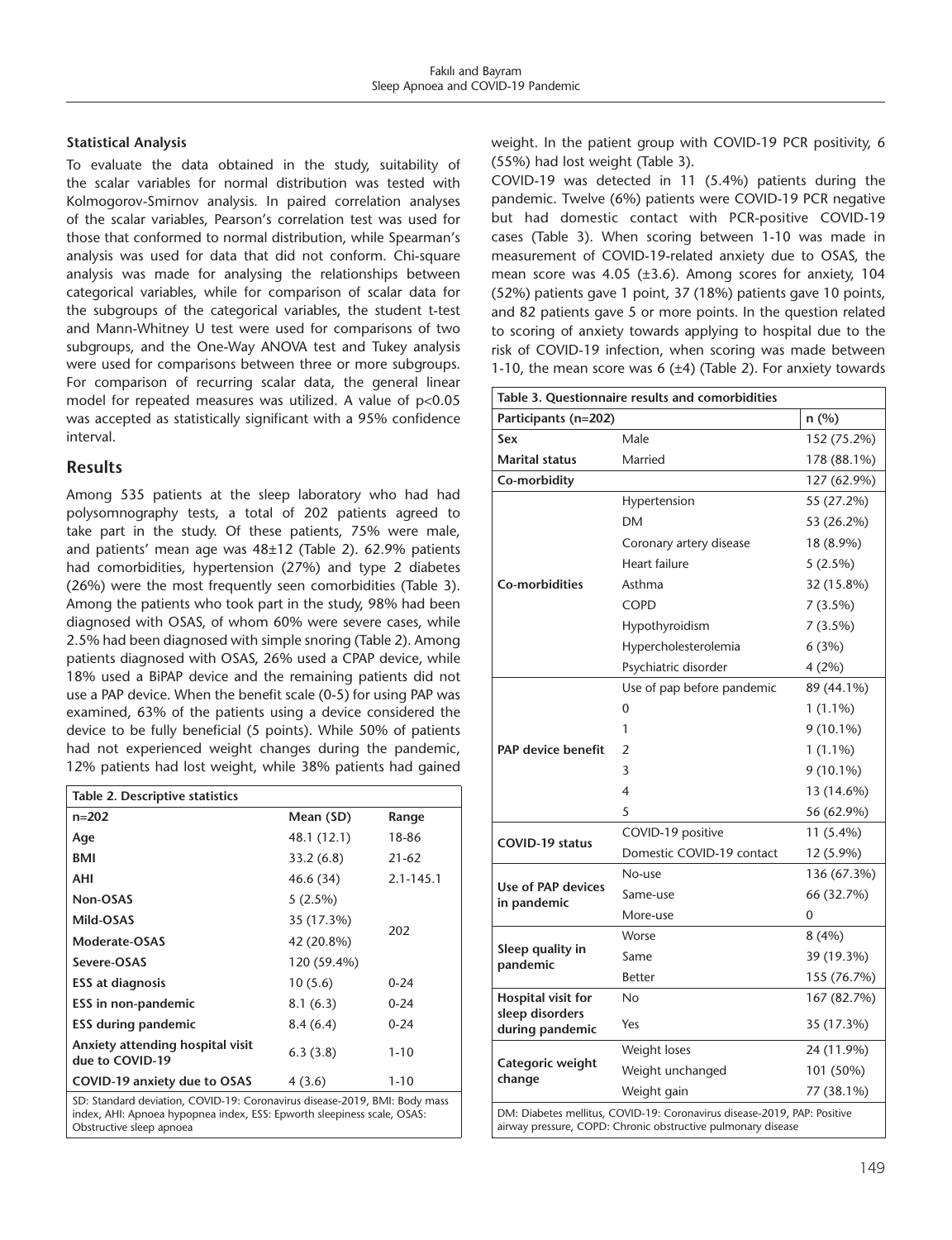applying to hospital due to the risk of COVID-19 infection, 57 (28%) patients gave 1 point, while 81 (40%) patients gave 10 points. There were 141 (70%) patients giving a score of 5 or more (Table 3). In the Spearman correlation analysis, a positive correlation was found between anxiety towards applying to hospital due to the risk of COVID-19 infection and COVID-19-related anxiety due to OSAS (r=0.374, p<0.001), while no correlation was found between AHI, BMI, age and weight change (Table 4). During the pandemic period, 35 (17%) patients had felt the need to apply to hospital due to their sleep disorder, but only 30 (15%) patients had applied to hospital. In the Spearman correlation analysis, a positive correlation was found between ESS at diagnosis scores measured and anxiety towards applying to hospital due to the risk of COVID-19 infection (r=0.203, p=0.004), while a correlation was not found for age, AHI or BMI with this anxiety level (Table 4).

Participants' mean ESS scores were determined as 10 (±5.6) at the diagnosis stage, 8.1 ( $\pm$ 6.2) prior to the pandemic following diagnosis, and 8.4 ( $\pm$ 6.3) during the pandemic (Table 2). Although ESS scores were determined to be high in both the contact group and non-contact group during the pandemic, when the changes in scores were compared by measurement with the general linear model for repeated measures, an increase in ESS scores of those having domestic contact with COVID-19 was determined, and this was found to be significantly higher than in those without contact (Wilks' lambda test: p=0.035), while there was no correlation for COVID-19 positivity.

While 44% of all cases used a PAP device prior to the pandemic, 28% of PAP users abandoned device treatment during the pandemic. Nineteen (29%) of the patients who ceased to use a PAP device during the pandemic had comorbidities, and when the chi-square test was examined, association with diabetes was significant (p=0.05). Among patients who used PAP, 17 (26%) patients with severe OSAS and 6 patients with moderate OSAS (29%) ceased to use a PAP device during the pandemic. Among these patients, in scores for seeing the benefit of PAP (0-5 points), it was seen that 10 (82%) patients gave 5 points for full satisfaction. Among patients who abandoned use of a PAP device during the pandemic, 3 had COVID-19 PCR positivity, while 2 had domestic contact with COVID-19.

Regarding the question of comparing sleep quality during the pandemic to the pre-pandemic, 19% of the respondents reported the same, 4% worse, and 77% better. When ANOVA subgroup analysis was made, levels of COVID-19-related anxiety due to OSAS were significantly higher in those with poor sleep quality than in those with good sleep quality (Tukey, p=0.024). On the other hand, no relationship was found for sleep quality with age, gender, AHI, BMI or ESS scores during the pandemic. In the chi-square analysis, the rate of patients with good sleep quality who had contact with COVID-19 at home (56%) was significantly lower than that of patients with good sleep quality in the non-contact group (78%) (p=0.002), and COVID-19 positivity was also significantly higher in the group whose sleep quality was poor or remained the same (p=0.01).

## **Discussion**

OSAS has many potential consequences including cardiovascular, endocrinologic and metabolic effects that requires followup. In this study, 127 (63%) patients had comorbidities, and the most frequently detected comorbidities entering the risky disease group for COVID-19. In COVID-19 infection, people with comorbidities are identified in the risk group for hospitalization, admission to intensive care, and mortality. The fact that the disorders most frequently accompanying OSAS are hypertension, cardiovascular diseases, diabetes and obesity, and that these are also a risk factor for COVID-19 disease has made monitoring of the OSAS patient group more important during the pandemic (8,9). Comorbidities in which COVID-19 pneumonia is severe are similar to comorbidities of OSA patients is the reason why patients with OSA are included in the risk group. Also, in a study conducted in the US with healthcare system data, all-cause mortality rates in COVID-19 patients with sleep apnoea were higher than in the control group (10).

Participants' mean BMI was 33 and they were included in the risk group for COVID-19. While there was no weight change in 50% of patients, 77 (38%) patients gained weight during the pandemic. In a study that included patients with COVID-19 disease, obesity was identified as a risk factor for the risk of connection to invasive mechanical ventilation, independently of diabetes, hypertension and age (11). The fact that obesity is identified as an independent risk factor for the risk of invasive mechanical ventilation makes the decrease in physical activity and increase in weight due to the restrictions in the pandemic period even more important. Weight gain is a factor increasing

| Table 4. Correlations of anxiety about hospital admission due to COVID-19 |                            |                                                                                                                                                                                |                                    |                                        |                            |                                |                                  |            |       |       |
|---------------------------------------------------------------------------|----------------------------|--------------------------------------------------------------------------------------------------------------------------------------------------------------------------------|------------------------------------|----------------------------------------|----------------------------|--------------------------------|----------------------------------|------------|-------|-------|
| <b>Correlations</b>                                                       |                            |                                                                                                                                                                                |                                    |                                        |                            |                                |                                  |            |       |       |
|                                                                           |                            | Hospital<br>admission<br>anxiety due to<br>COVID-19                                                                                                                            | COVID-19<br>anxiety due<br>to OSAS | Weight<br>change<br>in the<br>pandemic | Epworth<br>in<br>diagnosis | Epworth<br>in pre-<br>pandemic | Epworth<br><b>in</b><br>pandemic | <b>AHI</b> | BMI   | Age   |
| Hospital<br>admission<br>anxiety due to<br>COVID-19                       | Correlation<br>coefficient | 1.000                                                                                                                                                                          | $0.374$ **                         | 0.100                                  | 0.203"                     | $0.194$ <sup>**</sup>          | 0.183"                           | 0.093      | 0.051 | 0.115 |
|                                                                           | Sig. (2-tailed)            |                                                                                                                                                                                | 0.000                              | 0.159                                  | 0.004                      | 0.006                          | 0.009                            | 0.187      | 0.473 | 0.104 |
| AHI: Apnoea hypopnea index                                                |                            | COVID-19: Coronavirus disease-2019, **Correlation is significant at the 0.01 level (2-tailed), *Correlation is significant at the 0.05 level (2-tailed), BMI: Body mass index, |                                    |                                        |                            |                                |                                  |            |       |       |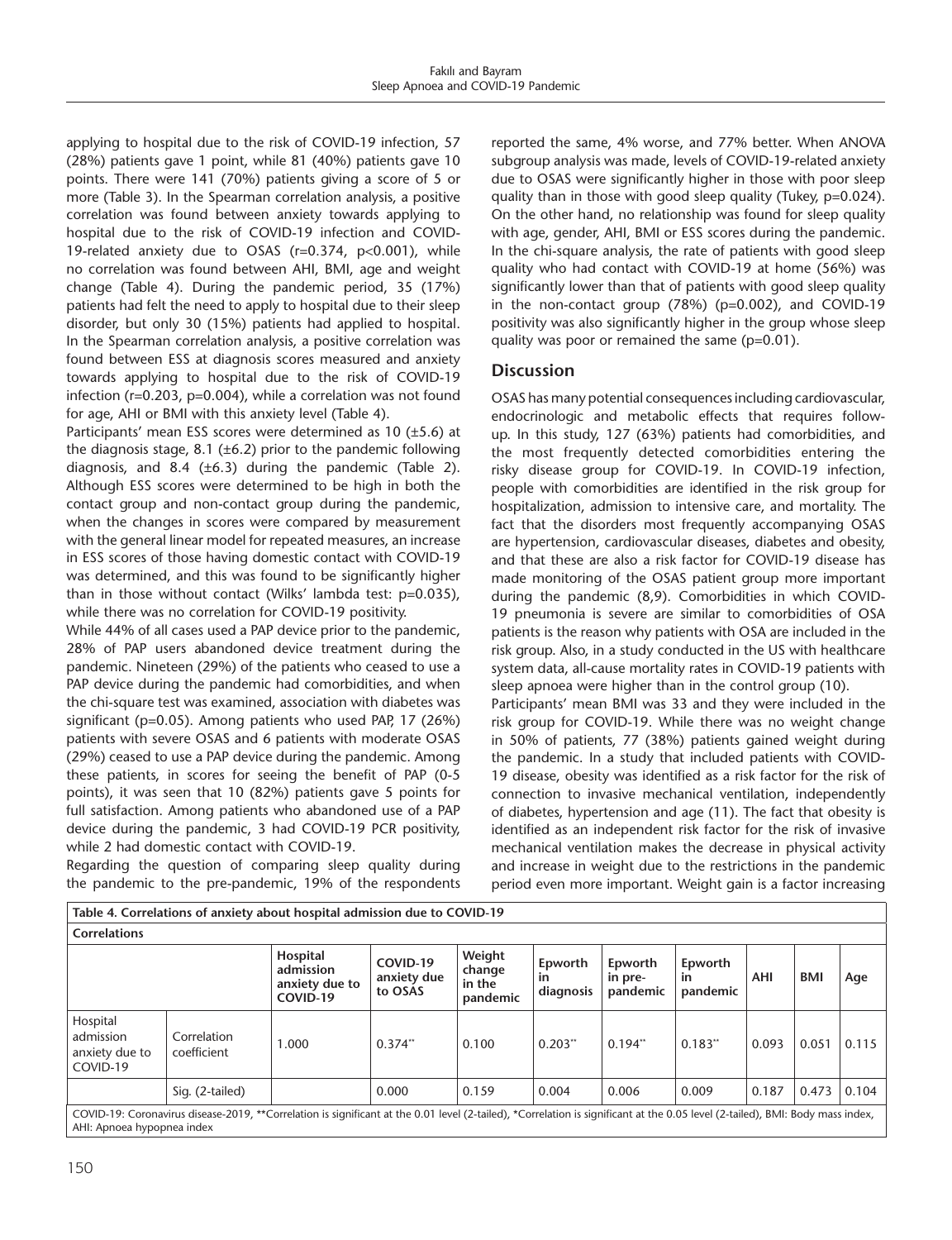mortality and morbidity for both OSAS and COVID-19, and it also increases the risk for existing cardiovascular diseases and diabetes.

The number of patients reporting regular use of a PAP device decreased from 89 (44%) to 25 (12%) during the pandemic. Although 59% patients had severe OSAS and 20.8% had moderate OSAS, while 44% of all cases regularly used a PAP device before the pandemic, the rate of use decreased during the pandemic. COVID-19 positive patients and those in contact with the disease at home who ceased to use a PAP device may have interrupted their treatment because use of PAP increases the risk of infection. Since PAP use creates a situation in which the risk of COVID-19 virus aerosol infection is high, the isolation of PCR-positive COVID-19 patients or those in contact with the disease who use PAP is appropriate. It is recommended that patients using PAP during the COVID-19 pandemic stay alone in the room, and that the room is regularly ventilated (12). Six of the patients who discontinued PAP treatment needed hospital admission due to sleep apnoea. This shows that device use may be suspended due to disruption in OSAS follow-ups during the pandemic.

It is not surprising that anxiety levels increased in OSAS patients, who are in the risk group for COVID-19. A positive correlation was found between COVID-19-related anxiety due to OSAS and anxiety towards applying to hospital due to risk of COVID-19 infection (r=0.374 p<0.001), and this high level of anxiety may have resulted in delay in applying to hospital. A positive correlation was also found between ESS at diagnosis scores measured and anxiety towards applying to hospital due to risk of COVID-19 infection (r=0.203 p=0.004). During the pandemic, for patients with high ESS scores measured during diagnosis, with a priority arrangement, hospital follow-ups can be made at more frequent intervals via telemedicine. In the pandemic period, there is a need for technological infrastructure and health systems that will enable patients who are unable to come to hospital to apply remotely. Anxiety towards applying to hospital may increase mortality and morbidity of diseases other than COVID-19 during the pandemic. Alternative methods are needed for situations that make it difficult to apply to the hospital, such as a pandemic. For health services in sleep centres in the future, home follow-up and treatment systems should be developed, such as measurement of ESS scores with video telephone calls, use of masks, checking apnoea scores with remote connection of PAP devices, and smartphone sleep applications. In Turkey, a legal infrastructure and rules of medical ethics must be created for telemedicine systems. For telemedicine in our country, there is a need to revise the infrastructures related to appointments, fees, registration, reporting and responsibility in healthcare systems.

When patients' mean ESS scores at diagnosis, following diagnosis before the pandemic, and during the pandemic were examined, ESS scores in those having contact with COVID-19 during the pandemic increased, and were significantly higher than those who did not have contact. OSAS patients who have contact with COVID-19 during the pandemic should be monitored at home, and these people who have an increased risk of hypoxemia during sleep, must be encouraged to use a PAP device. In follow-ups via telemedicine, training for the use of a PAP device and recommendations for reducing infection can be given to patients or in cases of contact. In sleep centres in Europe, while 82.5% of PAP treatment follow-ups were performed in laboratories, this rate fell to 7.5% during the pandemic, whereas the rate of remote monitoring methods via telephone calls increased to 75% and the rate of telemonitoring rose to 57.5% (5). The development of remote monitoring systems alongside laboratory-based follow-up by sleep centres can be a method of reducing mortality and morbidity related to OSAS. As in Europe, the cheapest and most frequently used method of remote monitoring in Turkey is the telephone call. Hospital systems that do registration for telephone calls and internet-based video calls are required.

Interestingly, during the pandemic 19% participants reported that their sleep quality was the same, and 77% responded that it was better. During the pandemic, sleep disorders were seen more frequently among healthcare staff in the population, aged under 35 and the group focusing on the pandemic for at least 3 hours per day (13). The mean age of participants in this study was older than 35, and none of them were healthcare personnel. Many staff were obliged to continue their work from home during the quarantine period, and worked with flexible hours. Sleep patterns of people who were not required to work in the mornings may have changed. In a study, during the quarantine period, clinically significant improvement in one in four patients with insomnia was determined, while it was seen that 20% of those who slept well before the pandemic experienced worse sleep during the pandemic (14). In this study, COVID-19-related anxiety levels due to OSAS were significantly higher in those with poor sleep quality than in the group with good sleep quality, and existing anxiety had a negative effect on sleep quality. It has been shown that sleep patterns such as decrease in night sleep, increase in daytime napping and sleeping in the late hours have changed with the lockdown of the pandemic period. It was observed that those with short sleep duration were accompanied by depressive symptoms (15). In our study, sleep quality decreased in patients in domestic contact with COVID-19 and in those with COVID-19 positivity during the pandemic. The fact that a section of the group with worse sleep quality during the pandemic had a significantly high level of anxiety related to COVID-19 can be explained with COVID-19 contact at home (p<0.001). In this study, sleep quality was affected by COVID-19 contact at home and levels of anxiety related to COVID-19.

#### **Study Limitations**

The limitations of the study are that less than half of patients registered at the sleep laboratory could be contacted by telephone, and that weight changes, periods of PAP device use, or COVID-19 PCR tests could not be confirmed. There may also have been patients whose PCR test for COVID-19 was negative but who were diagnosed clinically and radiologically. A question related to negative PCR COVID-19 disease was not asked in the study.